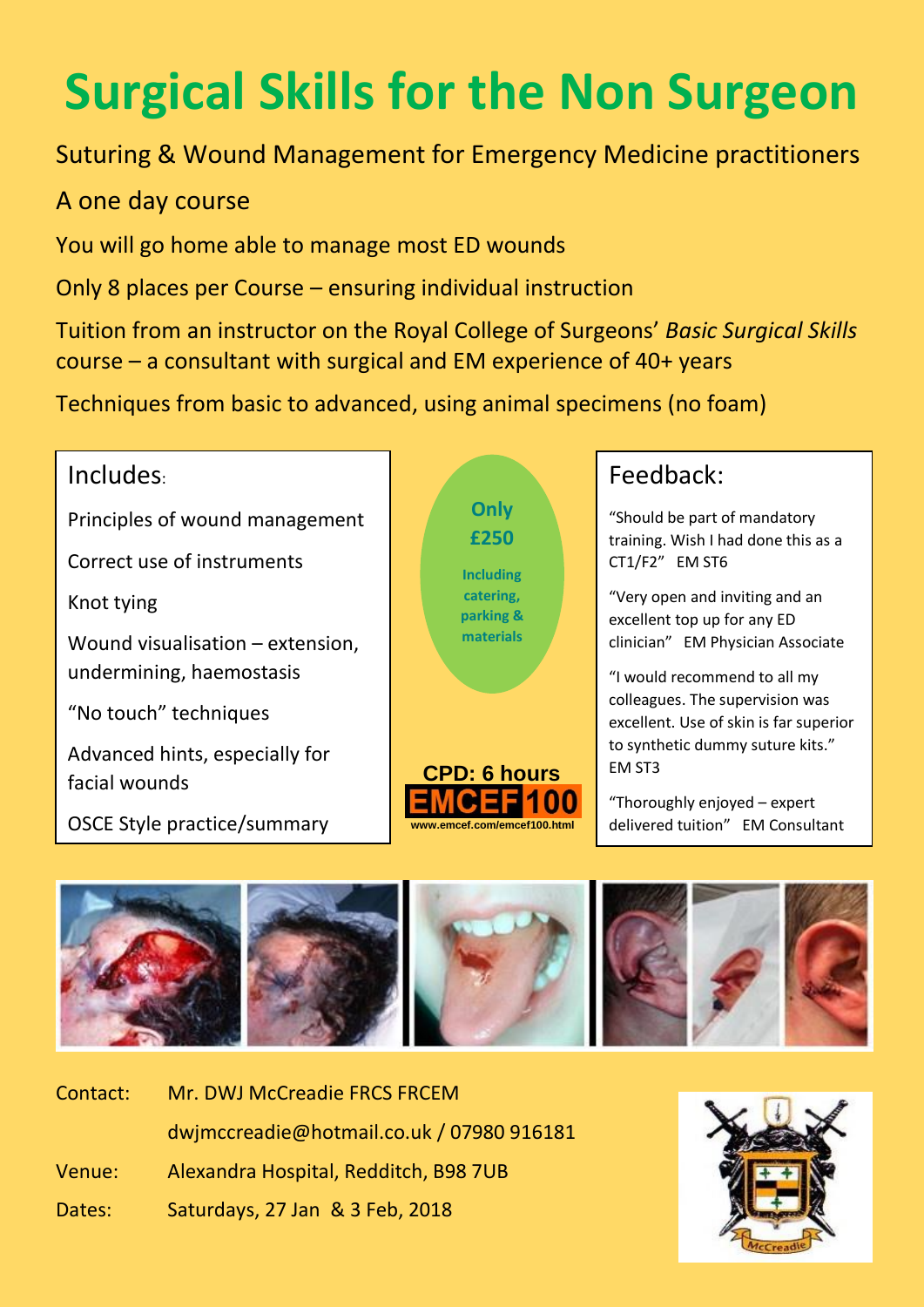# **Surgical Skills for the Non Surgeon**

Suturing & Wound Management for Emergency Medicine practitioners Would also help those preparing for the FRCEM examination

| Outline of new course content:             |             |
|--------------------------------------------|-------------|
| Introduction (5m)                          | Corne       |
| Principles of wound management (40m)       | Advar       |
| Use of instruments                         | Tend        |
| Instrument knot tying                      | No to       |
| Basic wound management (pig trotters)      | <b>OSCE</b> |
| Wound exploration (extending, undermining) | Audit       |
| Wound visualisation (haemostasis)          | 0&A         |

orner, mattress & simple sutures dvanced (lips, gums, ears, //-wounds endon repair (ED level) o touch technique SCE-style practice/summary

Participants: Limited to 8 places CPD credit: 6 hours,  $\boxed{=} \sqrt{\mathbf{C}}$   $\boxed{=}$  100 www.emcef.com/emcef100.html Closing date for applications: 10 days before course date For Details Contact: Mr DWJ McCreadie FRCS FRCEM 07980 916181 (leave message/text) dwjmccreadie@hotmail.co.uk

## Quotes from previous courses:

"Really great day. The personal teaching on suturing was really useful. Really good lecture – not too long. Amazing food" EM ACCS CT3 (3/14)

"Got what I needed. Had an OSCE simulation – good exam prep. Well explained" EM ACCS CT3 (3/14)

"I would recommend to all my colleagues… The supervision was excellent. Use of pig skin … far superior to synthetic dummy suture kits" EM ACCS ST3 (3/14)

"Very enjoyable and useful course. Found the pigs trotters/head the best practice medium I have had. Lovely cake and biscuits" ACCS CT1 (3/14)

"Highly recommended. Excellent course reinforcing principles and teaching techniques from scratch in order to change learned habits. [OSCE practice] Brilliant. Exactly as per exam". EM ACCS CT3 (10/14)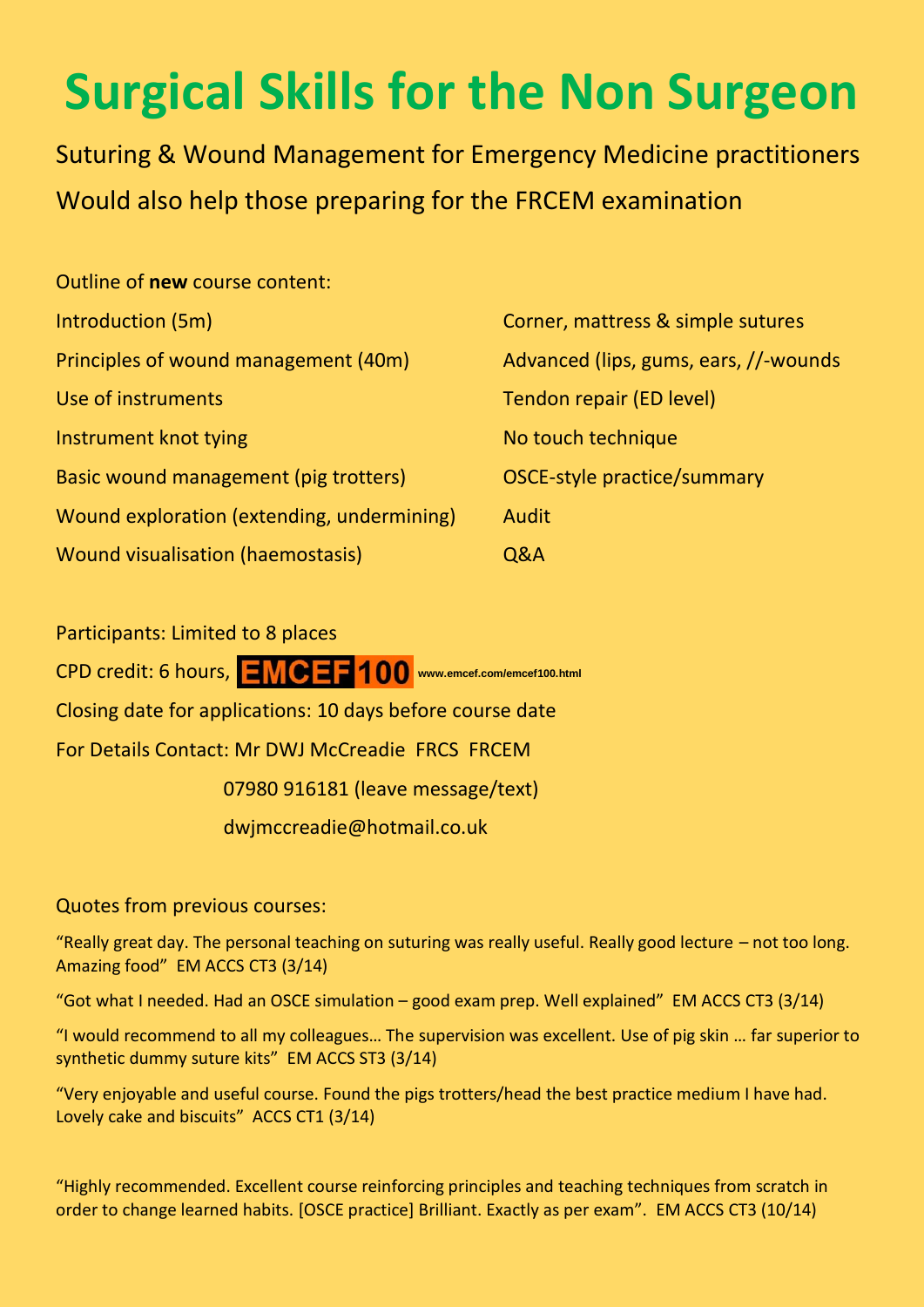"Should be part of mandatory ACCS training. Wish I had done this as a CT1/F2. Never been taught wound exploration before". EM ST6 (10/14)

"Very well taught. I valued learning about corner and mattress suturing and ear, lip and tongue suturing. [OSCE practice] Really good recap". EM ACCS CCT1 (10/14)

"Thank you! Excellent course. Very nice to have lots of hands on practice time. Very useful to practice on a pigs head. Very good lunch". EM ACCS CT1 (10/14)

"Lots of hands on practise, excellent supervision". EM ACCS CT1 (1/15)

"A very well conducted course; think everyone should attend". EM SAS (1/15)

"Very informative and useful practise on real material. Teaching was fantastic and I appreciate the time you spent in preparing such a useful course". EM Clinical Fellow (1/15)

"Really excellent course… A lot of things I had not been taught properly before". PEM ST6 (3/15)

"Very useful, should be compulsory". EM CT1 (3/15)

"Certainly of use for registrars – we get little exposure to wound management". EM Teaching Fellow, pre-ST4 (3/15)

"Very thorough session... definitely feel more confident". EM SAS (3/15)

"Overall well prepared and well explained". EM SAS (5/15)

"Very useful course. Should be mandatory for all junior doctors". EM CT1 (5/15)

"Very practical course for A&E, would definitely recommend". EM SAS (5/15)

"Amazed at the level of complexity the course took my skills to. It was a fantastic course, taught to a small group". EM SAS (5/15)

"Non-threatening & friendly learning environment with good level of guidance throughout". EM CT1  $(10/15)$ 

"Pertinent to daily practice" EM CT1 (10/15)

[No touch technique] "difficult but importance for exams stressed and shown clearly" EM CT1 (10/15)

"Answered all questions expertly". [OSCE Practice] "very helpful for future". EM CT1 (10/15)

"Very enjoyable & informative course… Extremely useful for the future as an A&E senior". EM CT1 (4/16)

"The course covered a lot more than I imagined". EM SAS (4/16)

"Very open and inviting and an excellent top-up for any ED clinician. Excellent tips and advice". EM Physician Associate (4/16)

### 15/10/16

"Excellent course, v well run. Very patient & supportive practical tuition". EM SHO